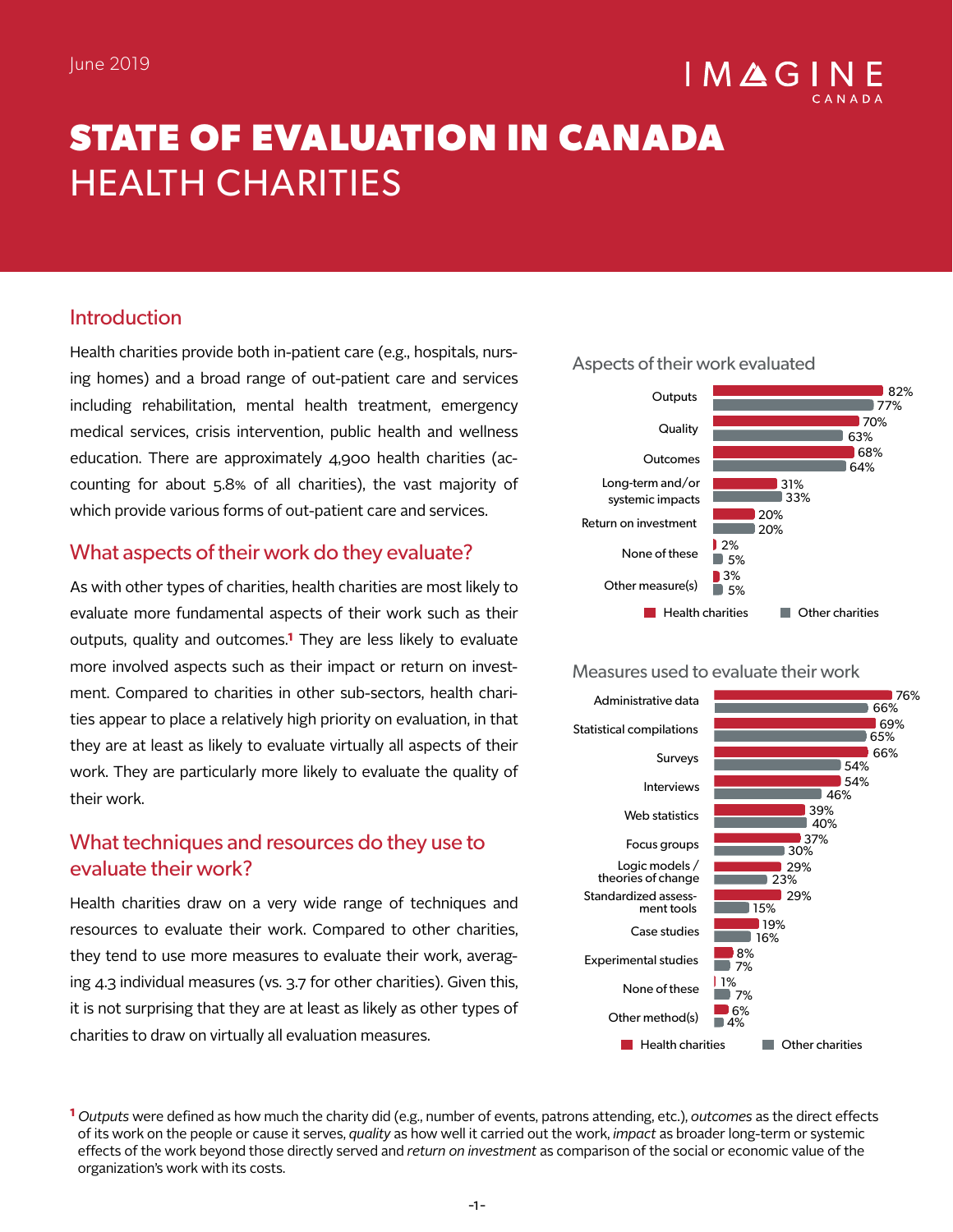In terms of specific types of evaluation measures used, they tend to emphasize quantitative approaches, including administrative data, statistical compilations of services delivered and surveys, but are also fairly likely to draw on qualitative interviews. Compared to charities in other sub-sectors, they are also particularly likely to make use of some more involved approaches including standardized assessment tools and logic models / theories of change.

#### How do they use evaluation results?

Health charities use evaluation results in many different ways. Overall, they use them about as intensively as other types of charities, averaging 9.5 individual uses (vs. 9.1 for other sub-sectors).

Looking at the general ways they use evaluation results, health charities are slightly more likely than other charities to use them for reporting to various stakeholder groups (99% use results this way vs. 97% of other charities) and to learn about their work (92% vs. 87%). They are about as likely as other charities to use results to inform organizational or program-level decision making (92% vs. 94%) or to measure organizational performance (61% vs. 58%).**2**

Looking at specific uses for evaluation results, health charities stand out from other types of charities in placing a higher priority on reporting evaluation results to their funders / supporters and to the people they serve. In the area of decision making, they are somewhat more likely to use results to revise existing programs and to benchmark organizational performance against specific goals or benchmarks. Differences with other forms of reporting and decision-making are not large enough to be statistically significant. In terms of learning about their work, as befits organizations working to provide healthcare to Canadians, health charities are somewhat more likely to use results to contribute to the overall state of knowledge in the field. Finally, health charities are also more likely than other charities to use evaluation results to inform or influence government.

Uses for evaluation results



**<sup>2</sup>** The comparatively small percentage of charities using evaluation results to monitor organizational performance is likely driven mainly by the fact that the survey devoted only two questions to this application of evaluation results.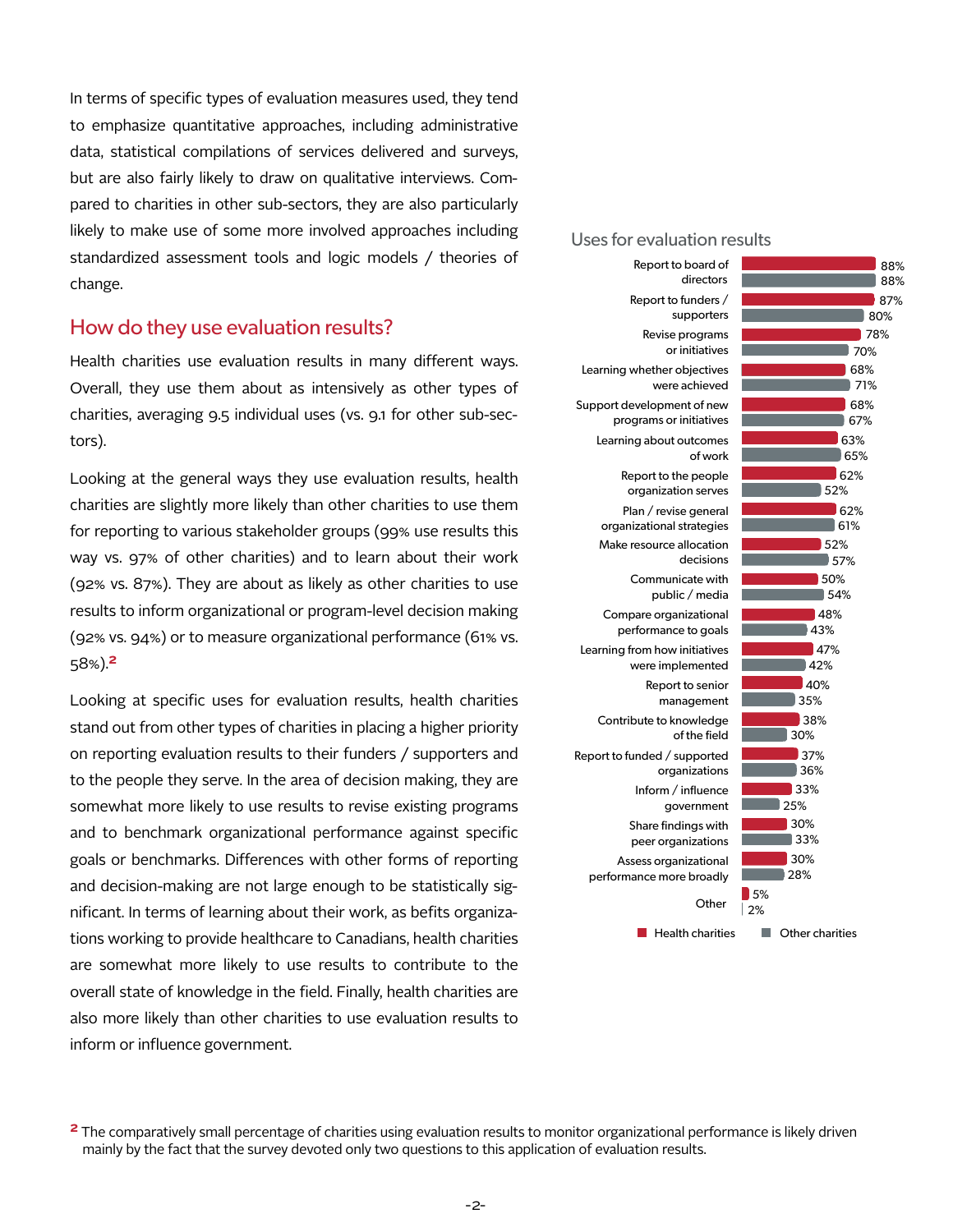#### Staffing for evaluation

In health charities, as in other sub-sectors, responsibility for evaluation tends to be shared across multiple positions / roles. Most commonly, the charity's most senior leader and those directly involved in program delivery evaluate the work, but staff and volunteers in a wide range of roles may also be involved.

Just over one fifth of health charities have at least one staff member primarily devoted to evaluation, in line with the norm for other sub-sectors. Compared with other types of charities, the chair and/or other board members are less likely to be involved in evaluation, as are marketing and communications staff or volunteers. Levels of involvement with other specific groups are roughly in line with norms for other sub-sectors. While health charities are about twice as likely to involve some other position or role not specifically covered by the questionnaire, the positions / roles mentioned by respondents were extremely varied and no pattern could be identified.

## Evaluation networks

Somewhat more than a quarter of health charities (29%) belong to some sort of formal or informal group, network or association related to evaluation, roughly in line with the norm in other subsectors.**3**

On average, health charities that belong to these types of networks draw 2.3 individual supports from them, broadly comparable to the average in other sub-sectors. Measurement and evaluation-related tools and training are the most common supports, followed by participation in evaluation projects or initiatives run by the network. Relatedly, charities belonging to such networks are more likely to use virtually all of the evaluation techniques covered by the survey, particularly standardized assessment tools, focus groups, interviews and surveys. They are also more likely to share results with peer organizations and to seek to contribute to the knowledge of the field. For health charities, evaluation networks appear to play a particularly significant role in working with funders to clarify expectations. Markedly smaller proportions of health charities receive other forms of support.

Staff positions involved in evaluation



#### Resources & supports received from evaluation networks



**<sup>3</sup>** The range of evaluation-related relationships described by survey respondents is extremely varied, ranging from periodic consultations with groups of peer organizations through to long-standing formal membership in national umbrella groups. Many charities reported being in multiple relationships related to evaluation.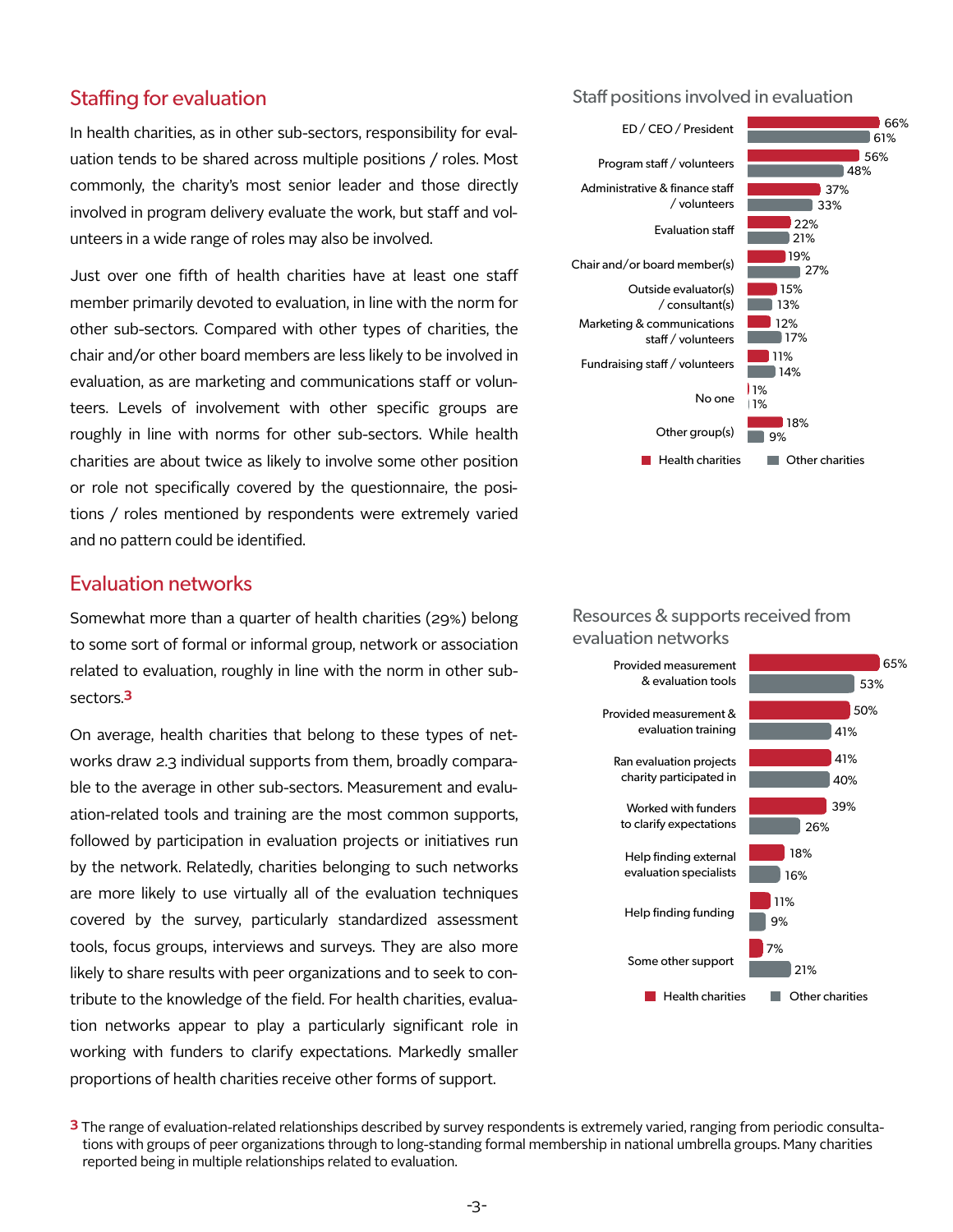#### Overall satisfaction with evaluation capacity



#### Opinions about evaluation

Overall, health charities are about as satisfied as other types of charities with their capacity to evaluate their work and apply evaluation findings. Using the 11-point scale depicted above, their average satisfaction score was 6.5 (vs. 6.3 for charities in other sub-sectors).

The vast majority of health charities see a need for evaluation in order to know that they are achieving their objectives and most see sufficient value in the activity to justify the resources they devote to it. However, most also believe the data they collect is not used to its fullest potential. While they are more likely to believe evaluation does not cause problems in their relationships with

those they serve, nearly a third of health charities agree that this can be a challenge. Finally, charities are essentially split on the issue of whether they face too much pressure to evaluate their work from external entities.

Overall, the opinions expressed by health charities are very consistent with those expressed by charities in other sub-sectors. The only statistically significant difference from other sub-sectors is that health charities are more undecided and less prone to disagree with the notion that they face too much external pressure to evaluate their work.



#### Opinions about evaluation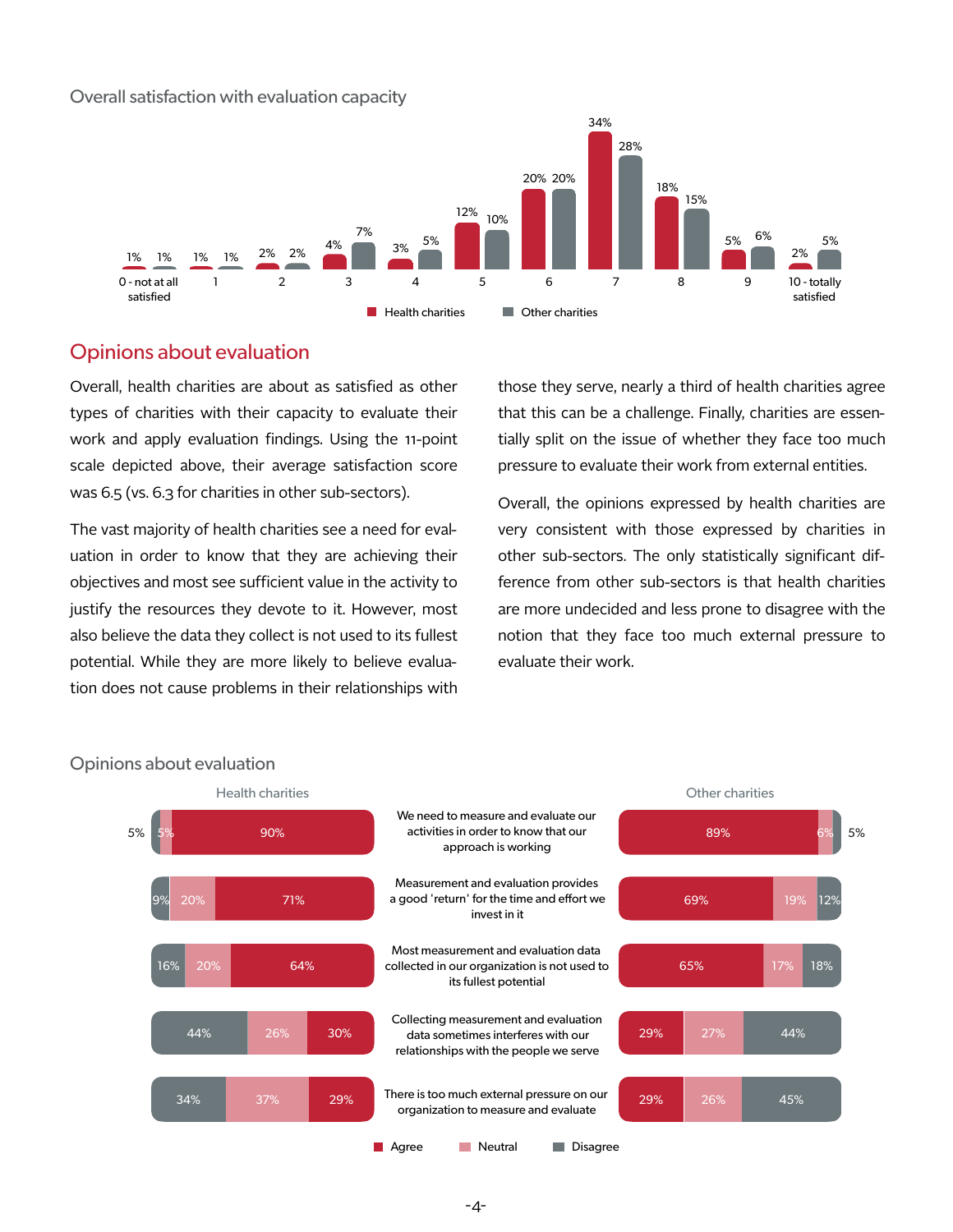#### The role of external evaluators

Just over one in five health charities (23%) worked with an external evaluation consultant or organization over the previous year (vs. 22% of charities in other sub-sectors). Health charities do not appear to be drawing on external expertise to compensate for lack of dedicated evaluation staff. To the contrary, charities without dedicated staff are actually less likely to engage external expertise (20% vs. 30% of charities with dedicated staff). Similarly, dissatisfaction with their evaluation capacity does not seem to be a significant motivating factor. Average satisfaction scores for health charities engaging external expertise are very similar to those not doing so (6.3 vs. 6.6 for charities not drawing on external expertise).

Health charities engaging external evaluation consultants or organizations do appear to have somewhat different opinions about evaluation and its role. Charities engaging outside consultants are more likely to believe the time and effort they invest in evaluation is worth it (83% vs. 67% of charities not engaging external consultants). Similarly, they are more likely to evaluate their work on their own initiative: 44% of health charities working with external parties disagree that there is too much external pressure to evaluate their work, compared to 30% of other health charities. Interestingly, however, health charities working with external parties are somewhat more likely to agree that much of the evaluation and measurement data they collect is not used to its fullest potential (73% vs. 61% of health charities not engaging external consultants).

Overall, health charities engaging external evaluators appear to be very satisfied with the experience. Just under nine in ten would use an external evaluator again and four in five found it to be a good use of resources and believe that the external evaluator improved the quality of their work. Somewhat fewer (just under three quarters) found the quality of the work to be high. In general, these responses mirror those of charities in other subsectors, though health charities do appear to be slightly less satisfied with the overall experience than charities in other sub-sectors.

#### Opinions about external evaluators

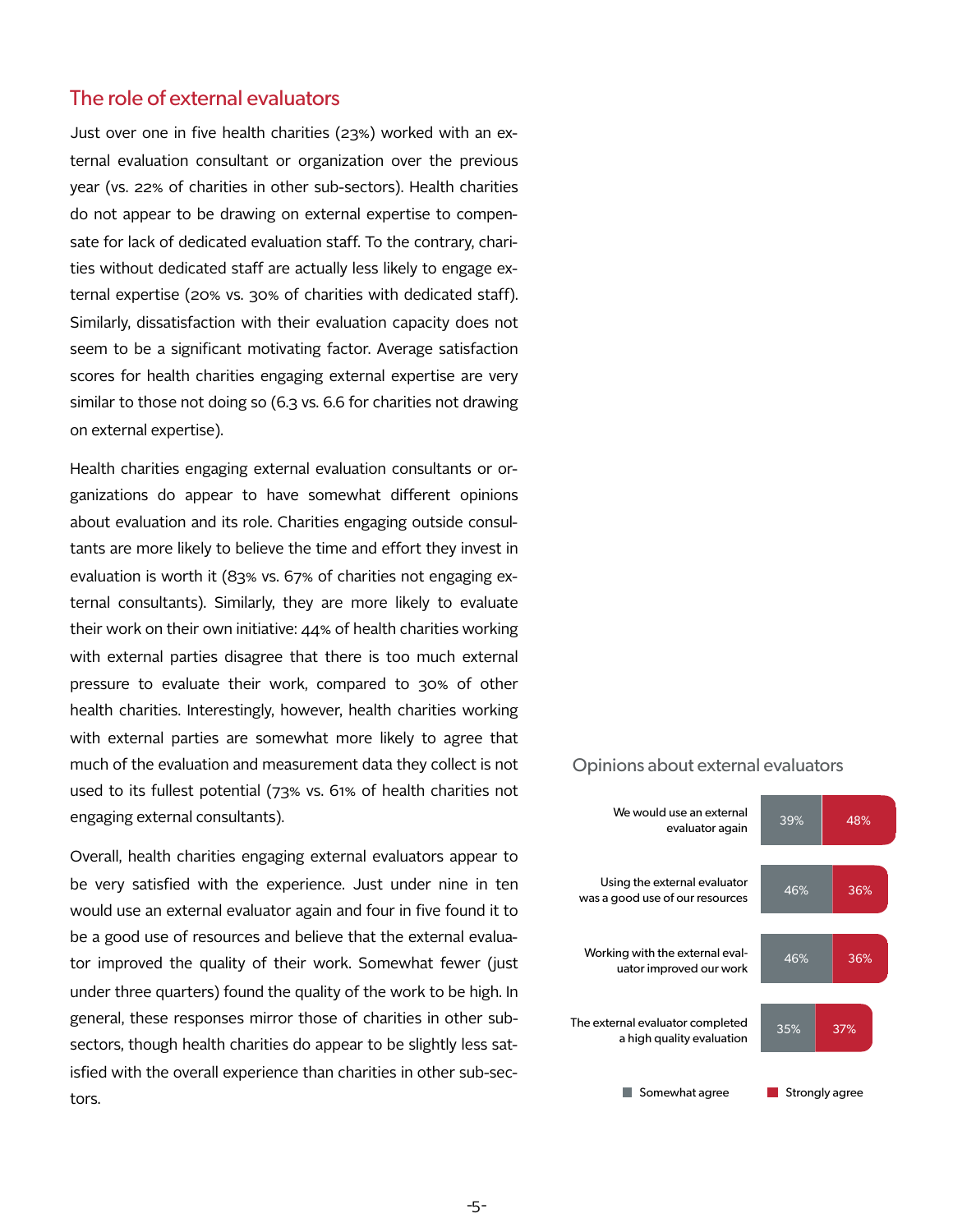### Enablers and barriers

Survey respondents were asked whether any of nine potential factors functioned as enablers or barriers to effective evaluation for their organization. For health charities, staff-related factors are the most commonly reported enablers. Three fifths of health charities view support from their organizational leadership as an enabler, while approximately half view staff buy-in and staff knowledge and skills as enabling factors. These views are quite similar to those expressed by charities in other sub-sectors – to the extent that there are statistically meaningful differences, health charities are somewhat more critical of the role of staff knowledge and skills in their organization.

Health charities also tend to view stakeholder buy-in and external evaluators or consultants as enabling factors, though they appear to be somewhat less potent than staff-related factors. Comparatively high percentages of charities are neutral on the role of these factors and about a quarter view lack of stakeholder buy-in as a barrier. Compared to other types of charities, health charities are somewhat more agnostic about external

evaluators or consultants. This may be linked to their slightly lower levels of satisfaction with external evaluators.

Health charities have somewhat mixed views about the impact of funder support on their evaluation activity, with roughly similar percentages of organizations viewing the factor as an enabler and a barrier. Compared to other sub-sectors, health charities are somewhat more critical of this factor, as well as stakeholder buy-in. This suggests that health charities may face particular challenges in making their evaluation activities understandable or relevant to these audiences.

Lack of financial and human resources are the most commonly reported barriers. About three fifths of health charities view each of these factors as a barrier to their evaluation efforts. About half of health charities see limited capacity among the organizations they fund or otherwise support as a barrier. These barriers appear to be about as potent among health charities as they are in other sub-sectors.



#### Enablers and barriers of evaluation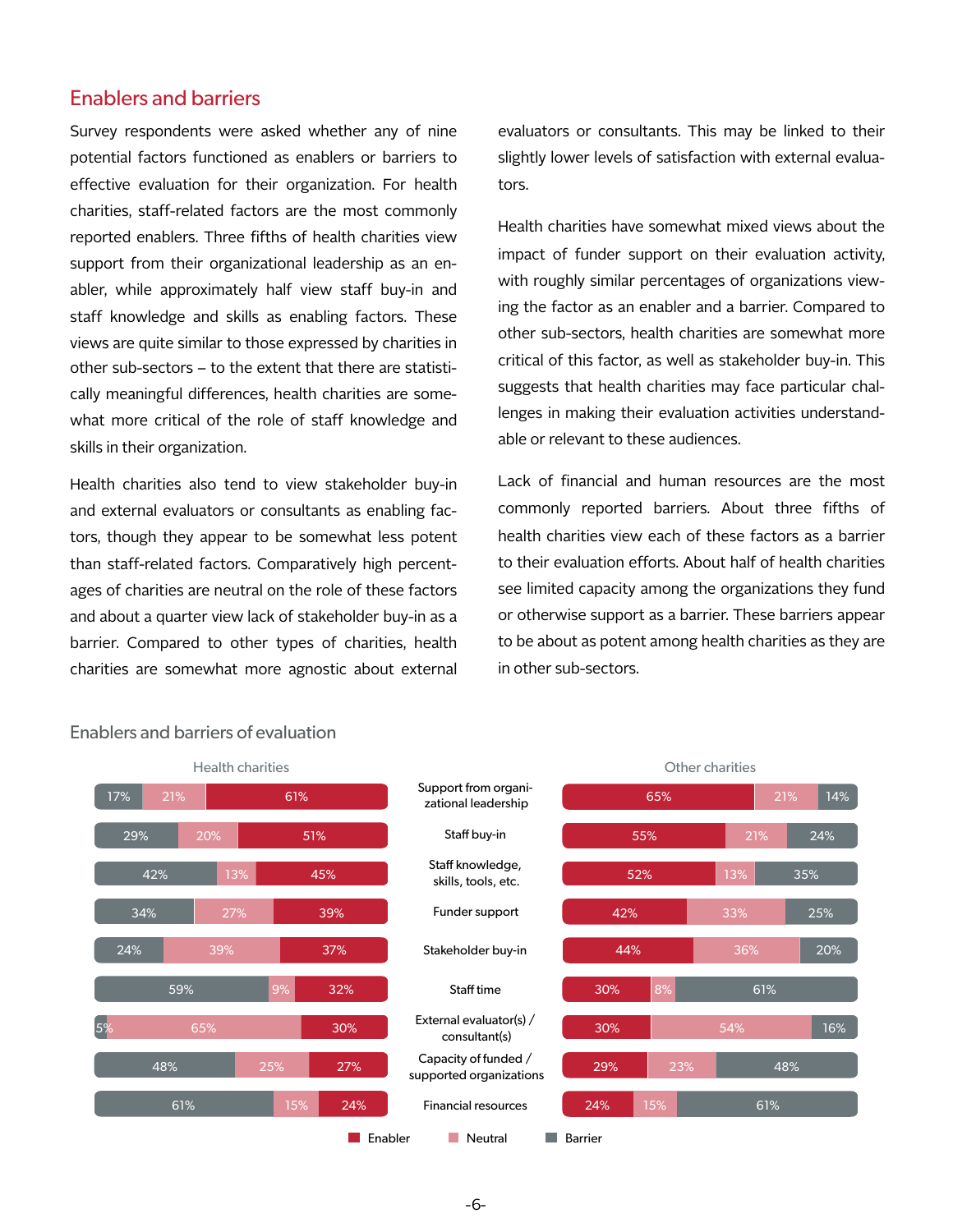#### **Methodology**

**SUMMARY.** The survey was conducted between May 10 and July 8, 2018. Potential respondents received an invitation e-mail directing them to an interactive survey website where they could complete the survey. Periodic reminders spaced roughly two weeks apart were sent during the survey period to help increase the response rates. Survey invitations were sent to 7,529 charities from across Canada, including 838 health charities. In total, we received 1,884 useable responses, including 202 from health charities. Once e-mails known not to have reached the intended recipient are taken into account, the net response rate was 24.6% (25.9% for health charities).

**RESPONDENTS.** Executive Directors / CEOs (64%) and board chairs / members (12%) accounted for the majority of respondents. Administration and finance staff accounted for 7%, program and evaluation staff 3% and fundraising, marketing and communications staff 3%. Other staff and volunteer roles accounted for the remaining 11%.

**SAMPLE.** Registered charities with annual revenues of \$30,000 or more that were not religious congregations were considered in-scope for this survey. For more details on how the sample was constructed, please refer to the Methodology section of the national highlights report entitled *The State of Evaluation in Canada.* 

**RESPONSE RATES.** Response rates varied according to organizational characteristics. They were lower among charities with annual revenues less than \$150,000, located in British Columbia or working in the education or grantmaking, fundraising & voluntarism sub-sectors. Response rates were higher among charities with annual revenues between \$500,000 and \$1,499,999, located in the Prairies or working in the arts, culture & recreation sub-sector.

**WEIGHTING STRATEGY.** Responses were weighted according to revenue size, sub-sector and region in order to account for differences between the survey sample and the population of in-scope charities and for variations in the response rate. Population counts were based on the 2016 distribution of registered charities. For more details of how weights tended to vary by organizational characteristics, please refer to the Methodology section of the national highlights report.

Weighted and unweighted distributions of survey respondents by key variables



Annual revenue size